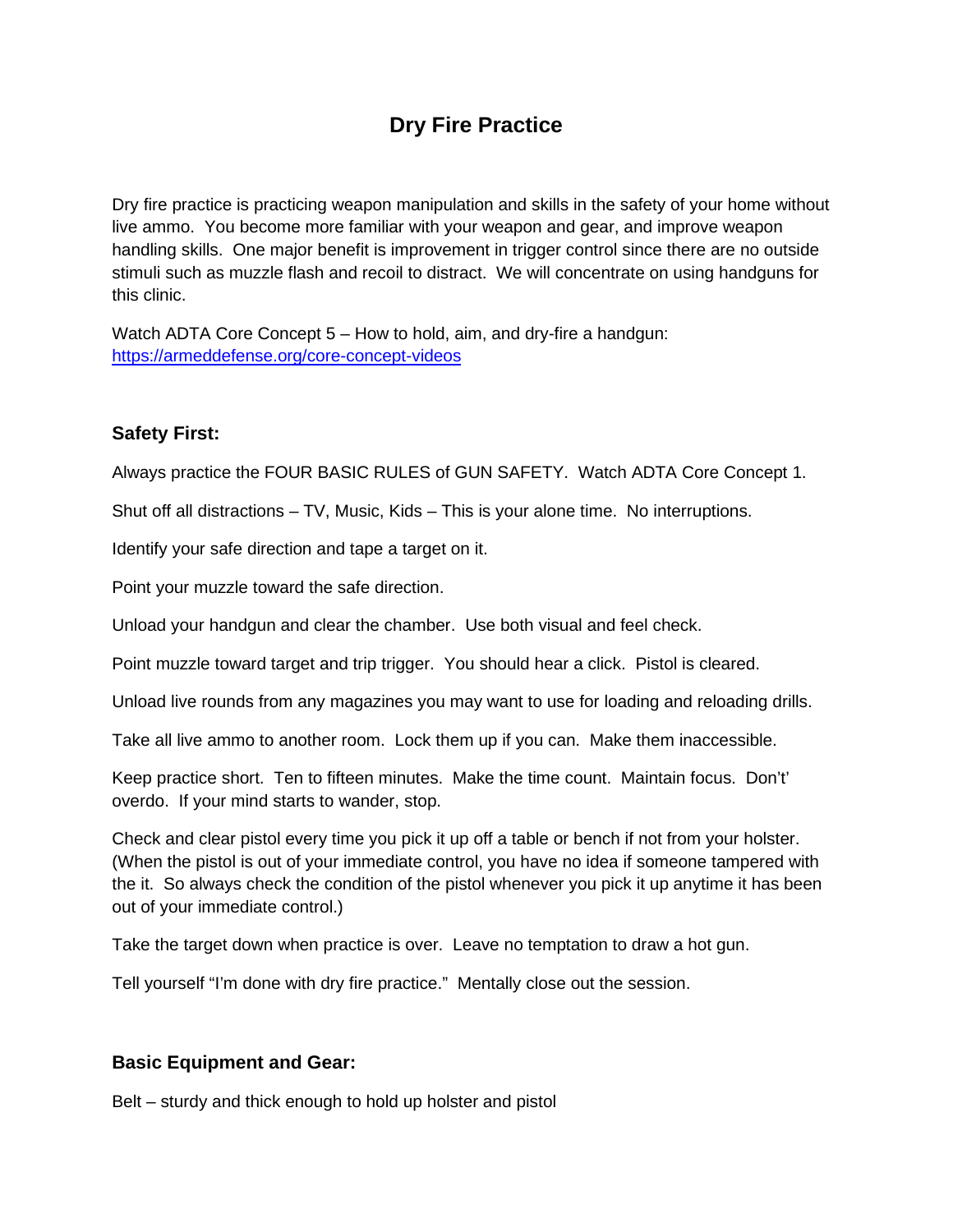**Holster** 

Double Magazine carrier

Pistol

Magazines (2)

Dummy rounds in appropriate caliber.

### **If you do not have any of the above equipment, you can still dry fire practice with just your pistol.**

#### **Pre-Dry Firing:** (Some steps repeated from Safety First)

Dry fire using skills you have trained on and comfortable with.

Use equipment that you will carry. Familiarity develops muscle memory and consistency. With consistency comes smoothness and quickness.

Visually check the pistol's condition. Sights accounted for and aligned. No dings and damage that would hinder operation.

Unload the magazine if it was inserted.

Rack the slide at least three times.

Check that the chamber is empty. Visual and by feel.

Check that the magazine well is empty.

Point the gun at the target and get sight picture and press trigger. It should go "click".

Holster the pistol.

Load magazines with dummy rounds if you wish. Empty magazines without spring and follower may also be used so slide will not lock when cycled.

Double action pistols do not need slide cycle for the trigger and firing pin to work.

Insert magazines into the mag carrier.

#### **Dry Firing:**

Load and make ready.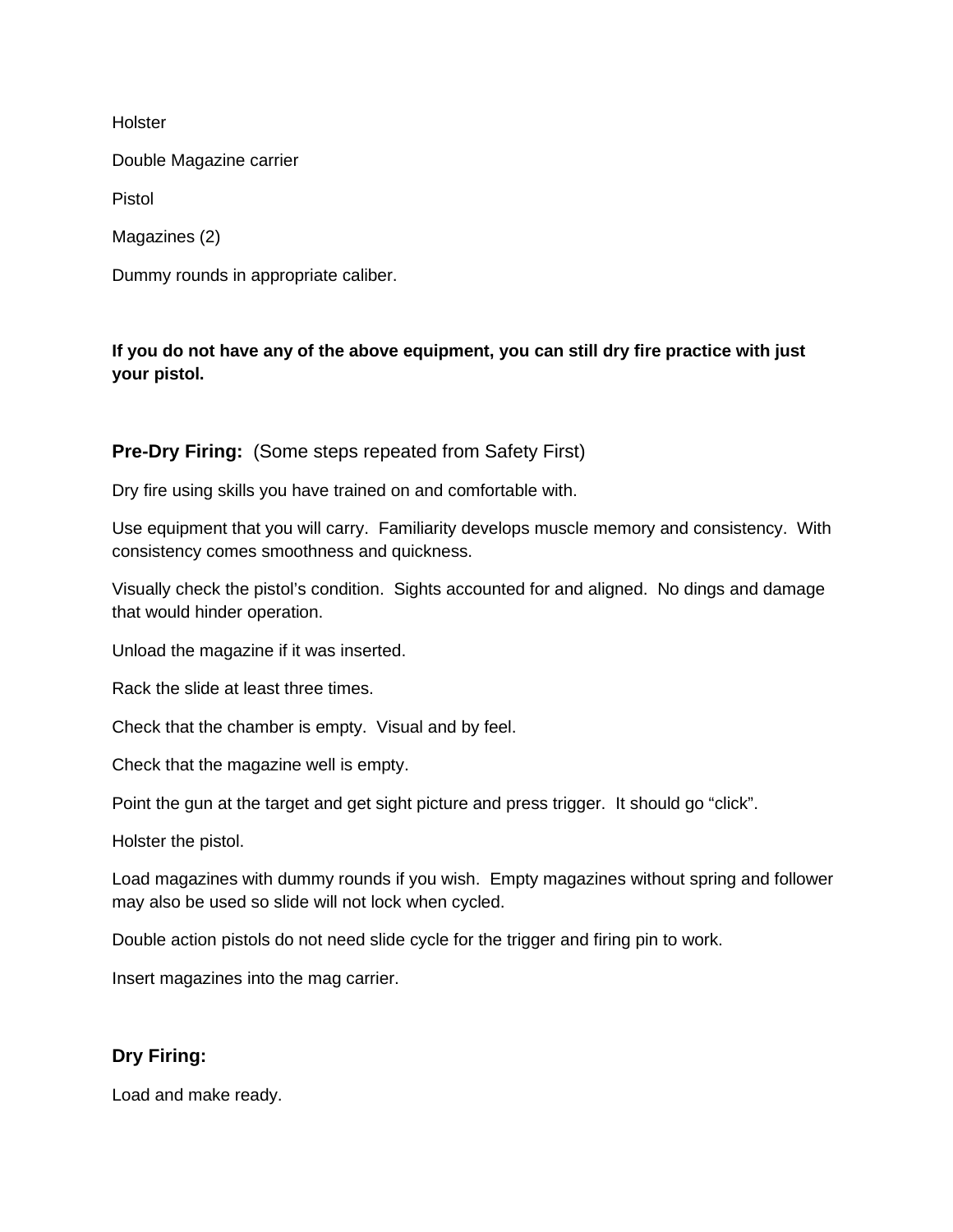Engage Safety if your pistol has one.

De-cock hammer if your pistol has a de-cocker.

Holster pistol.

You are now ready to dry fire. Use the ADTA 12 step dry fire practice as your guide.

With your eyes on the target, present from holster using deliberate and smooth movements. Disengage safety if you have one at position 3..

Drive the pistol out from position 4 (chest level) to the target. Bring the pistol to eye level for good sight picture.

#### **If you are not presenting from holster, pick up the pistol and bring it to chest level. Slowly drive the muzzle to the target and keep the pistol level.**

Once on target and you are ready to take the shot, bring your indexed trigger finger to the trigger.

Start pressing the trigger until the slack is taken up. The trigger should require a heavier pull from this point. Continue slowly with a heavier trigger pull until the trigger breaks - the firing pin or hammer is released.

Shot follow-through is keeping both eyes on the target, keeping the muzzle on target. Trigger is held back after the trigger breaks and shot is fired.

Keeping the trigger back, operate the slide. If you had dummy rounds, one round should be ejected.

Slowly release trigger forward until you feel the trigger re-set with a click. You are ready to take another shot.

Re-holster and present as your drills require.

#### **Notes and recommendations:**

When you use your everyday carry (EDC) gear for dry fire, you become familiar with them and also if there are issues you can correct them, change them out, etc. so your gear will work in real life situations.

Work slowly and then speed up as you become more comfortable. If you are messing up, slow down again.

Work on one or two skills at most.

Make it a habit to scan as you end a string of fire. Scanning is looking left and right and rear of you after an action.